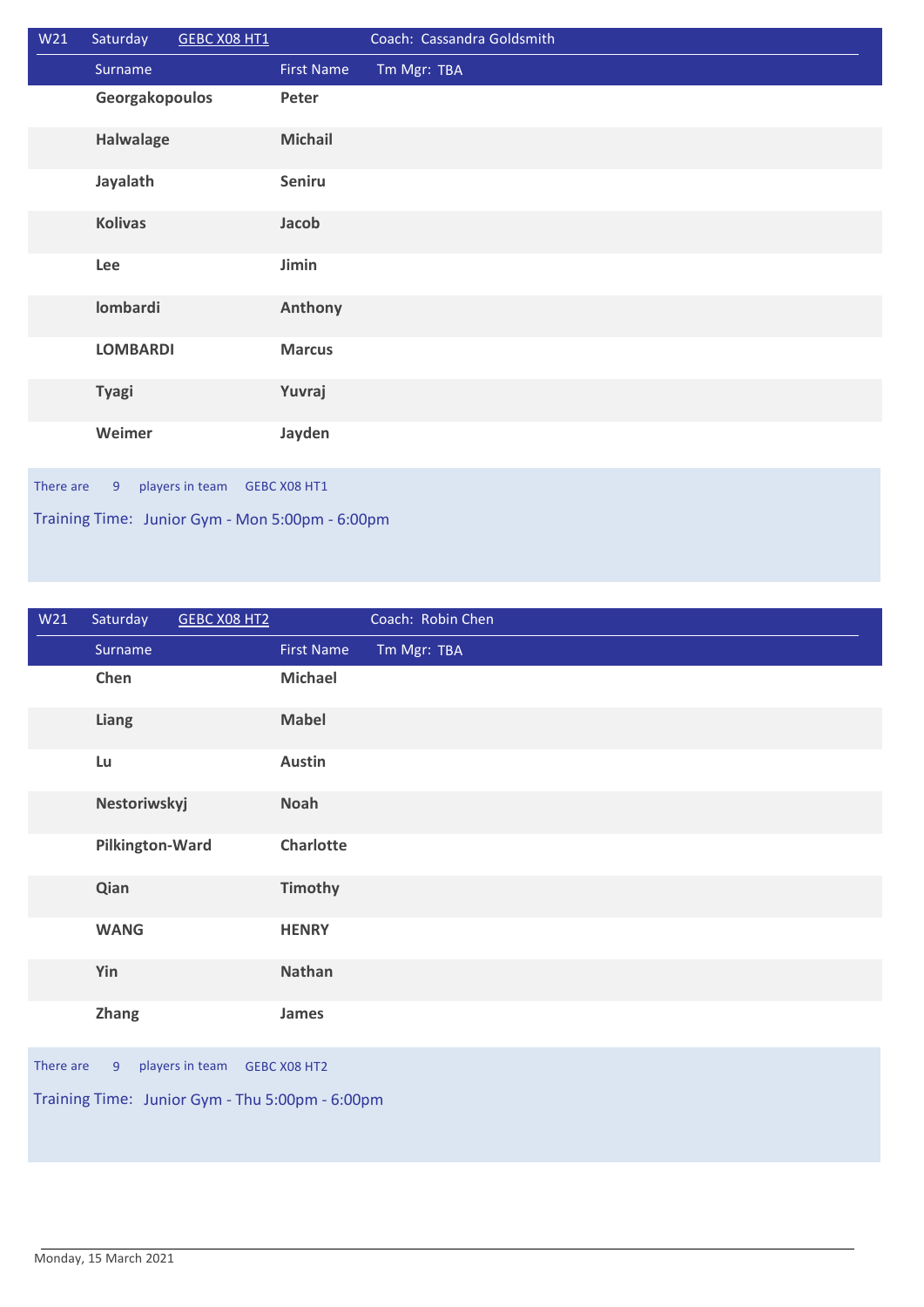| W21                                                | Saturday         | <b>GEBC X08 HT3</b> |                   | Coach: Dane September |  |
|----------------------------------------------------|------------------|---------------------|-------------------|-----------------------|--|
|                                                    | Surname          |                     | <b>First Name</b> | Tm Mgr: TBA           |  |
|                                                    | An               |                     | Ryan              |                       |  |
|                                                    | Bai              |                     | Jason             |                       |  |
|                                                    | <b>Budhiraja</b> |                     | Sidhi             |                       |  |
|                                                    | Islam            |                     | <b>Saarim</b>     |                       |  |
|                                                    | Rewal            |                     | Aanika            |                       |  |
|                                                    | September        |                     | Ishaan            |                       |  |
|                                                    | White            |                     | <b>Molly</b>      |                       |  |
|                                                    | Willmott         |                     | <b>Francesca</b>  |                       |  |
|                                                    | Yang             |                     | <b>Ricky</b>      |                       |  |
|                                                    | Zwart            |                     | Jamison           |                       |  |
| There are<br>players in team<br>10<br>GEBC X08 HT3 |                  |                     |                   |                       |  |
| Training Time: Junior Gym - Tue 5:00pm - 6:00pm    |                  |                     |                   |                       |  |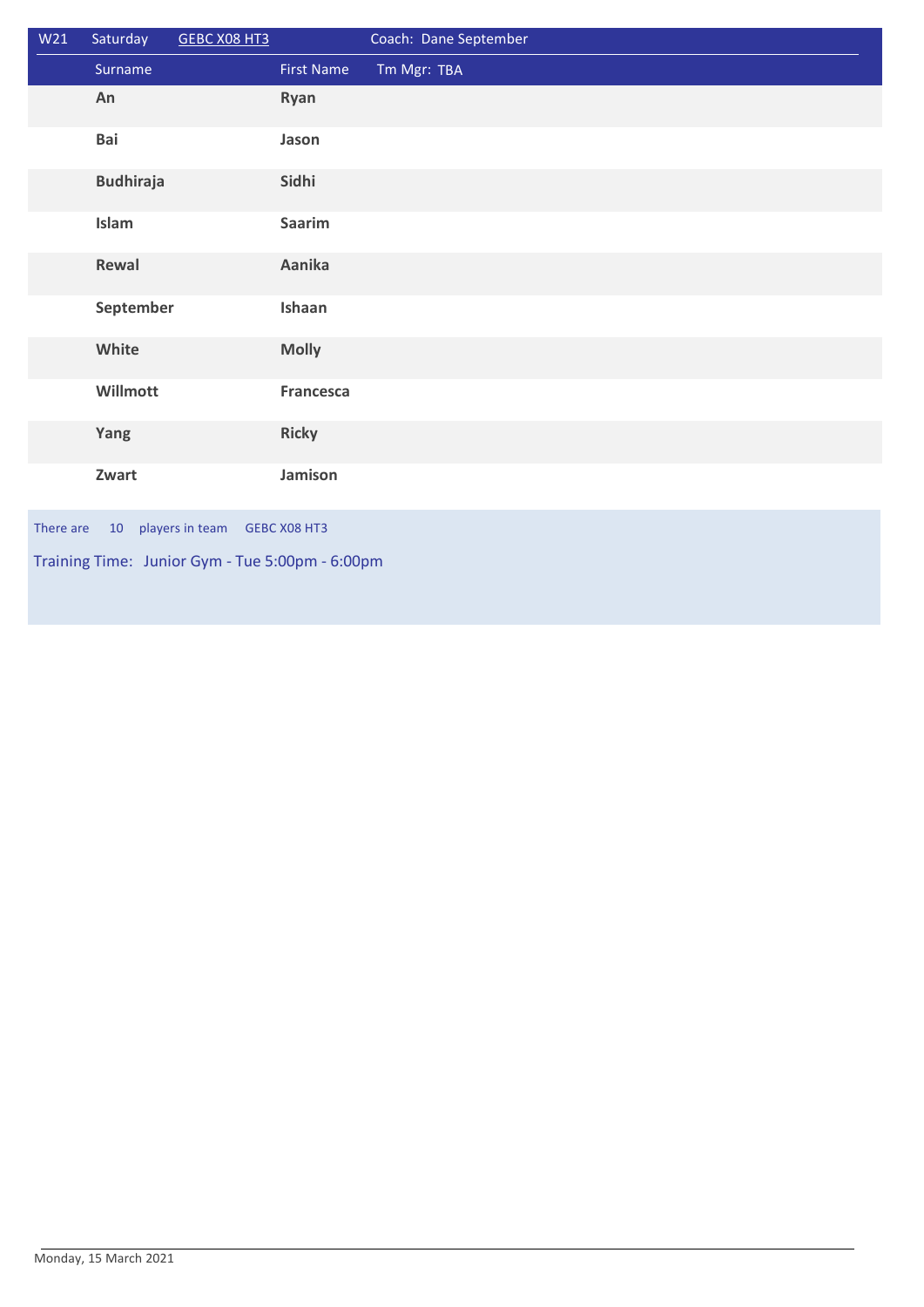| W21                                                     | Saturday       | GEBC X10 HT1 |                   | Coach: Ben Hardcastle |  |
|---------------------------------------------------------|----------------|--------------|-------------------|-----------------------|--|
|                                                         | Surname        |              | <b>First Name</b> | Tm Mgr: TBA           |  |
|                                                         | Bu             |              | Jaxson            |                       |  |
|                                                         | <b>Cumming</b> |              | Lachlan           |                       |  |
|                                                         | Gautam         |              | Yash              |                       |  |
|                                                         | Gunn           |              | <b>Braedyn</b>    |                       |  |
|                                                         | Jayalath       |              | Seth              |                       |  |
|                                                         | Leung          |              | Aaron             |                       |  |
|                                                         | Nandakumar     |              | Vedant            |                       |  |
|                                                         | taylor         |              | sam               |                       |  |
|                                                         | Veenker        |              | <b>Ted</b>        |                       |  |
|                                                         | Zeuschner      |              | <b>Tyler</b>      |                       |  |
| players in team<br>There are<br>$10-10$<br>GEBC X10 HT1 |                |              |                   |                       |  |
| Training Time: Senior Gym - Mon 5:30pm - 6:30pm         |                |              |                   |                       |  |

| W <sub>21</sub>                                 | Saturday         | GEBC X10 HT2 |                   | Coach: Martin Schultz |  |  |
|-------------------------------------------------|------------------|--------------|-------------------|-----------------------|--|--|
|                                                 | Surname          |              | <b>First Name</b> | Tm Mgr: TBA           |  |  |
|                                                 | Dang             |              | Khoi              |                       |  |  |
|                                                 | Gong             |              | Leyao             |                       |  |  |
|                                                 | jang             |              | jayden            |                       |  |  |
|                                                 | <b>Maddumage</b> |              | Phoenix           |                       |  |  |
|                                                 | Pan              |              | <b>Austin</b>     |                       |  |  |
|                                                 | <b>RAJAPAKSE</b> |              | <b>SAVIN</b>      |                       |  |  |
|                                                 | Shen             |              | Aiden             |                       |  |  |
|                                                 | Xia              |              | <b>Ethan</b>      |                       |  |  |
|                                                 | Zhou             |              | Kenneth           |                       |  |  |
| There are<br>players in team GEBC X10 HT2<br>9  |                  |              |                   |                       |  |  |
| Training Time: Junior Gym - Tue 4:00pm - 5:00pm |                  |              |                   |                       |  |  |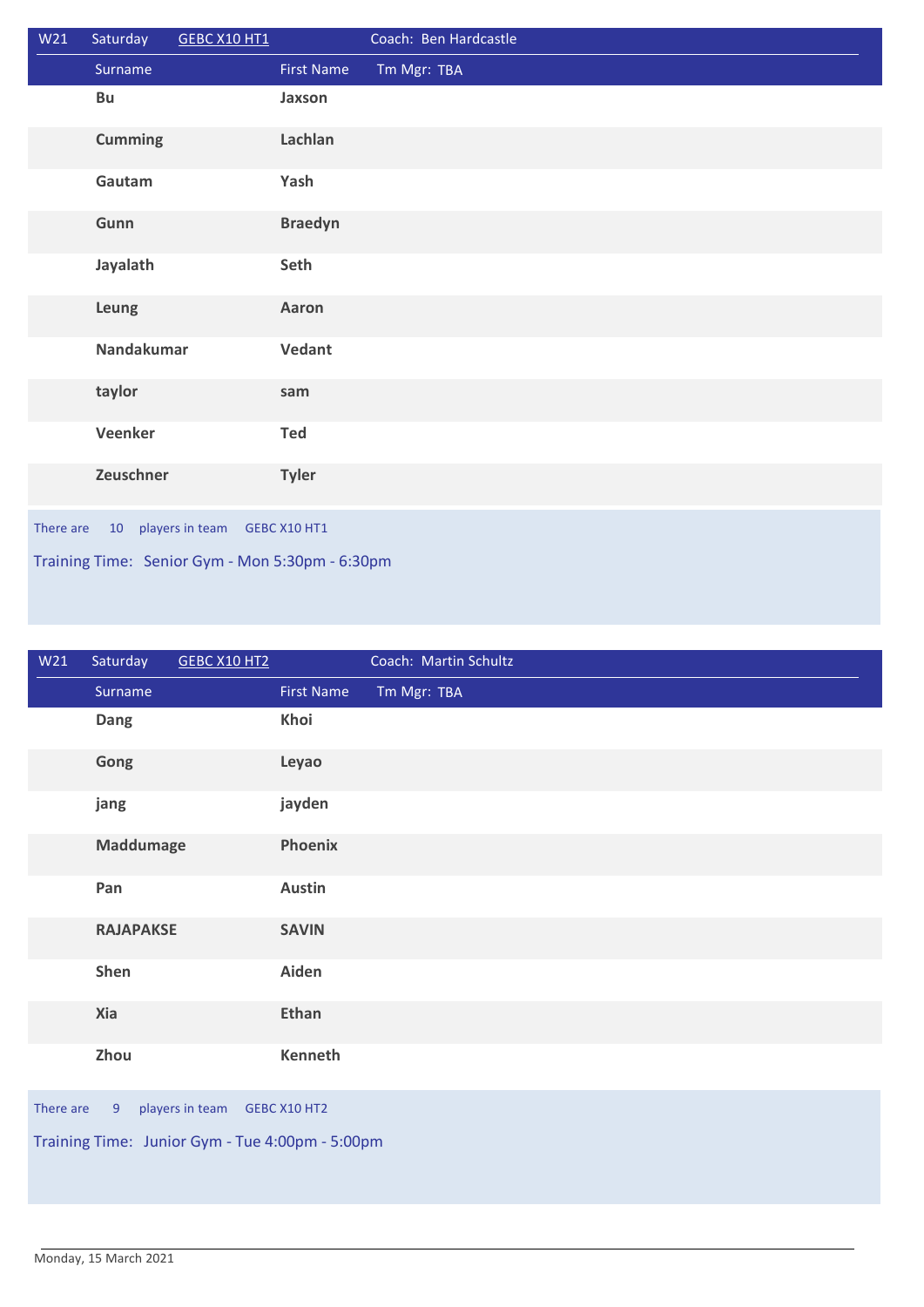| W21                                             | Saturday                                        | GEBC X10 HT3 |                   | Coach: Eugene (Yu) Chen |  |  |
|-------------------------------------------------|-------------------------------------------------|--------------|-------------------|-------------------------|--|--|
|                                                 | Surname                                         |              | <b>First Name</b> | Tm Mgr: TBA             |  |  |
|                                                 | Lim                                             |              | <b>Matthew</b>    |                         |  |  |
|                                                 | Lin                                             |              | Jeremy            |                         |  |  |
|                                                 | <b>Nkonko</b>                                   |              | Denzel            |                         |  |  |
|                                                 | <b>Nuth</b>                                     |              | <b>Alex</b>       |                         |  |  |
|                                                 | Parappat                                        |              | <b>Vinay</b>      |                         |  |  |
|                                                 | Syed                                            |              | Rehan             |                         |  |  |
|                                                 | Wakista                                         |              | Rian              |                         |  |  |
|                                                 | Wijenayake                                      |              | <b>Dilan</b>      |                         |  |  |
|                                                 | Xia                                             |              | <b>David</b>      |                         |  |  |
|                                                 | Yang                                            |              | <b>Bryan</b>      |                         |  |  |
| 10 players in team<br>There are<br>GEBC X10 HT3 |                                                 |              |                   |                         |  |  |
|                                                 | Training Time: Senior Gym - Thu 5:00pm - 6:00pm |              |                   |                         |  |  |

| W21                                             | Saturday       | <b>GEBC B12 HT1</b> |                   | Coach: James Davies |
|-------------------------------------------------|----------------|---------------------|-------------------|---------------------|
|                                                 | Surname        |                     | <b>First Name</b> | Tm Mgr: TBA         |
|                                                 | Abdulhameed    |                     | Ali Khan          |                     |
|                                                 | <b>Allison</b> |                     | Jake              |                     |
|                                                 | De Petra       |                     | <b>Felix</b>      |                     |
|                                                 | ha             |                     | jeff              |                     |
|                                                 | <b>Kolivas</b> |                     | Zachary           |                     |
|                                                 | <b>Maxa</b>    |                     | <b>Oliver</b>     |                     |
|                                                 | Oh             |                     | Jayden            |                     |
|                                                 | Wu             |                     | Jamie             |                     |
| There are                                       | 8              | players in team     | GEBC B12 HT1      |                     |
| Training Time: Junior Gym - Tue 6:00pm - 7:00pm |                |                     |                   |                     |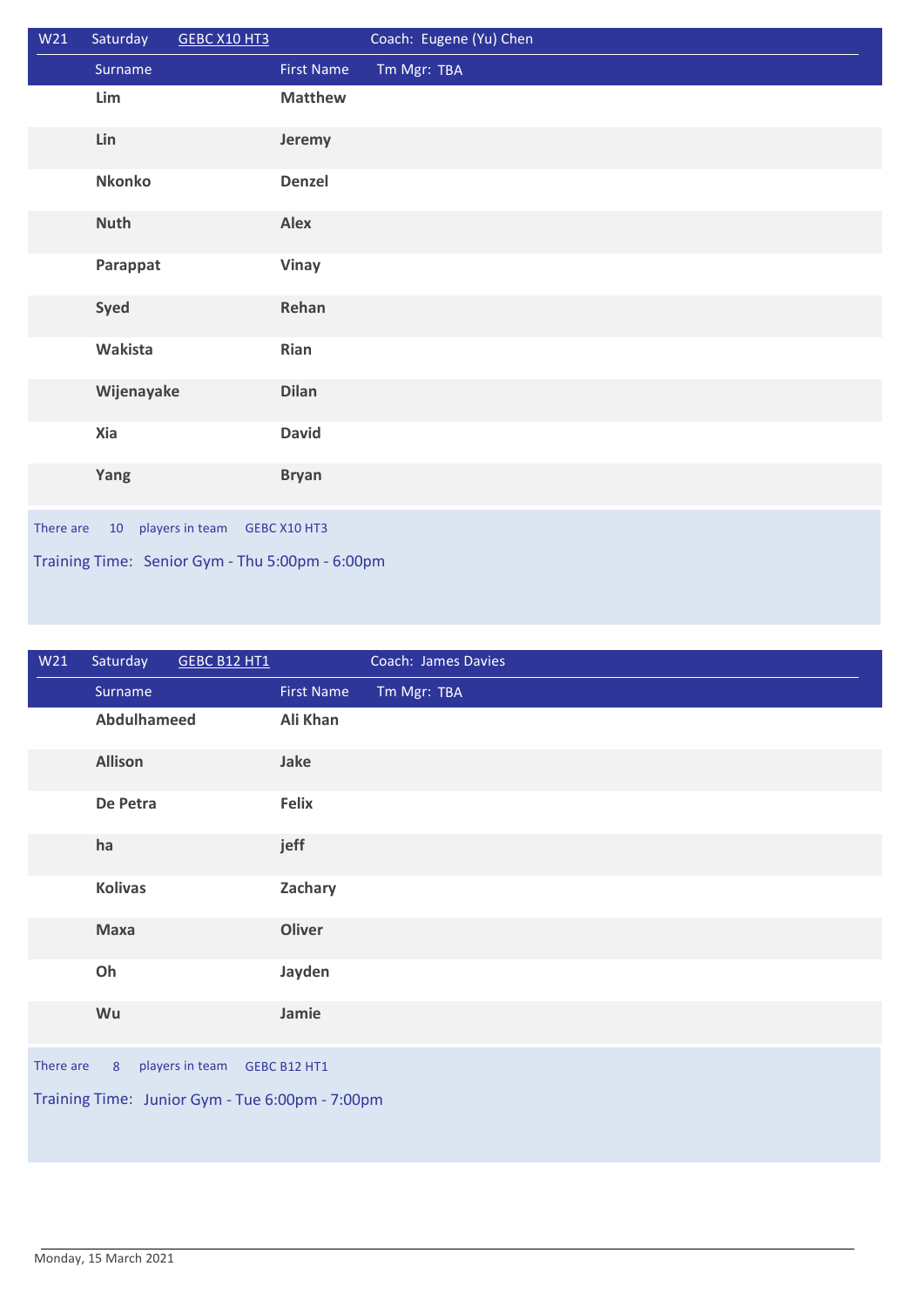| W21                                               | Saturday         | GEBC B12 HT2 |                   | Coach: Daniel Dunstan |  |
|---------------------------------------------------|------------------|--------------|-------------------|-----------------------|--|
|                                                   | Surname          |              | <b>First Name</b> | Tm Mgr: TBA           |  |
|                                                   | Chen             |              | Jamie             |                       |  |
|                                                   | <b>Dernelley</b> |              | Benjamin          |                       |  |
|                                                   | <b>Dunstan</b>   |              | Ailesh            |                       |  |
|                                                   | Ganeaarachchi    |              | <b>Mihein</b>     |                       |  |
|                                                   | LEE              |              | <b>HODAM</b>      |                       |  |
|                                                   | Leung            |              | <b>Carsten</b>    |                       |  |
|                                                   | Ma               |              | Lukas             |                       |  |
|                                                   | Rulton           |              | Zac               |                       |  |
| players in team<br>There are<br>8<br>GEBC B12 HT2 |                  |              |                   |                       |  |
| Training Time: Senior Gym - Wed 7:00pm - 8:00pm   |                  |              |                   |                       |  |

| W21                                                            | Saturday      | GEBC B12 HT3 |                   | Coach: TBA  |
|----------------------------------------------------------------|---------------|--------------|-------------------|-------------|
|                                                                | Surname       |              | <b>First Name</b> | Tm Mgr: TBA |
|                                                                | Hapuarachchi  |              | Sanuka            |             |
|                                                                | Jayanthan     |              | Jadushan          |             |
|                                                                | Kattan        |              | Sammy             |             |
|                                                                | Ko            |              | <b>Tyler</b>      |             |
|                                                                | <b>Morgan</b> |              | Evan              |             |
|                                                                | <b>Morgan</b> |              | Lee               |             |
|                                                                | <b>Wang</b>   |              | Jeremy            |             |
|                                                                | Willmott      |              | <b>Archie</b>     |             |
|                                                                | Yang          |              | <b>Zheng</b>      |             |
| players in team<br>There are<br>9 <sup>°</sup><br>GEBC B12 HT3 |               |              |                   |             |
| Training Time: Junior Gym - Wed 6:00pm - 7:00pm                |               |              |                   |             |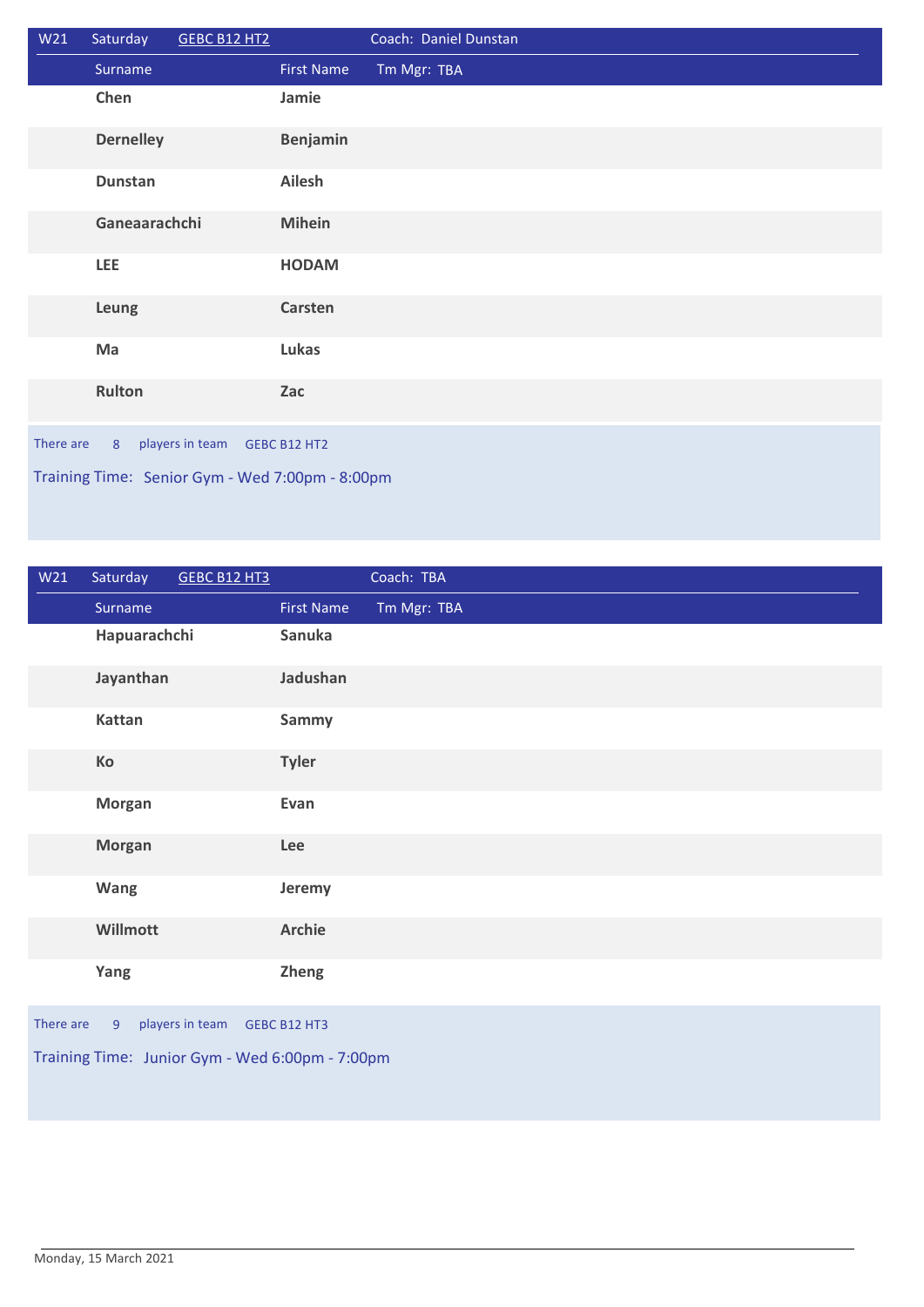| W21                                                            | Saturday         | <b>GEBC B12 HT4</b> |                   | Coach: Viran Kanathigoda |  |
|----------------------------------------------------------------|------------------|---------------------|-------------------|--------------------------|--|
|                                                                | Surname          |                     | <b>First Name</b> | Tm Mgr: TBA              |  |
|                                                                | <b>Budhiraja</b> |                     | Kanan             |                          |  |
|                                                                | Cooray           |                     | <b>Riyon</b>      |                          |  |
|                                                                | Fonseka          |                     | Aviv              |                          |  |
|                                                                | Jiang            |                     | <b>Eric Bin</b>   |                          |  |
|                                                                | LIU              |                     | Eric              |                          |  |
|                                                                | Liu              |                     | William           |                          |  |
|                                                                | wickramasinghe   |                     | <b>Navindu</b>    |                          |  |
|                                                                | Zaveri           |                     | <b>Hriday</b>     |                          |  |
|                                                                | Zhou             |                     | <b>Kevin</b>      |                          |  |
| players in team<br>There are<br>$\overline{9}$<br>GEBC B12 HT4 |                  |                     |                   |                          |  |
| Training Time: Junior Gym - Tue 6:30pm - 7:30pm                |                  |                     |                   |                          |  |

| W21                                               | Saturday           | <b>GEBC B14 HT1</b> |                   | Coach: James Davies |  |
|---------------------------------------------------|--------------------|---------------------|-------------------|---------------------|--|
|                                                   | Surname            |                     | <b>First Name</b> | Tm Mgr: TBA         |  |
|                                                   | <b>Abdulhameed</b> |                     | <b>Omar Khan</b>  |                     |  |
|                                                   | <b>Barrett</b>     |                     | Rowan             |                     |  |
|                                                   | Cerovac            |                     | Jackson           |                     |  |
|                                                   | Chi                |                     | Henry             |                     |  |
|                                                   | Hapuarachchi       |                     | <b>Tharuka</b>    |                     |  |
|                                                   | Pan                |                     | <b>Patrick</b>    |                     |  |
|                                                   | Wang               |                     | <b>SiYuan</b>     |                     |  |
|                                                   | Yang               |                     | Gavin             |                     |  |
|                                                   | <b>Zhang</b>       |                     | <b>Mingyao</b>    |                     |  |
| players in team<br>There are<br>GEBC B14 HT1<br>9 |                    |                     |                   |                     |  |
| Training Time: Junior Gym - Mon 8:00pm - 9:00pm   |                    |                     |                   |                     |  |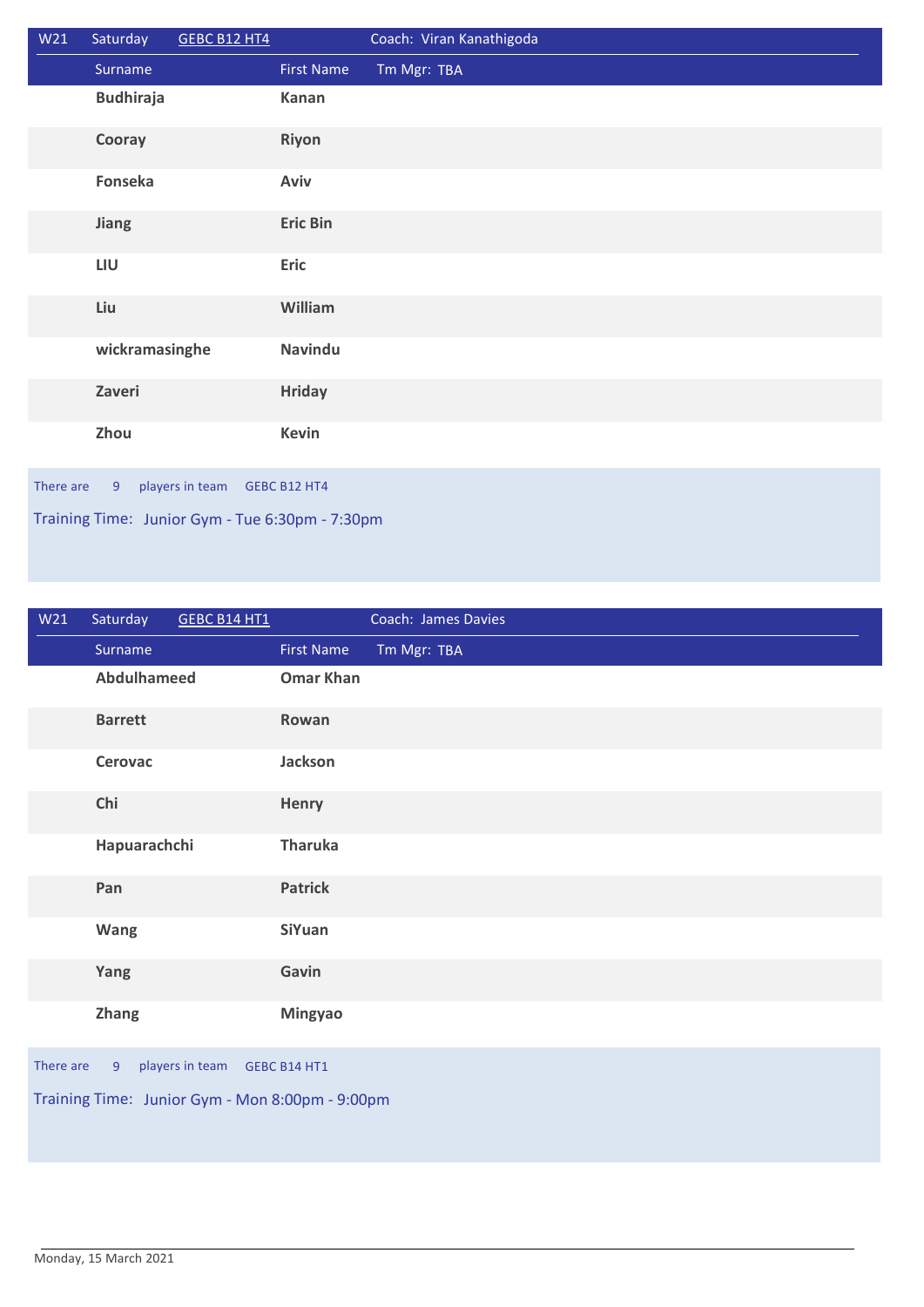| W21                                               | Saturday           | GEBC B14 HT2 |                    | Coach: Robin Chen |  |
|---------------------------------------------------|--------------------|--------------|--------------------|-------------------|--|
|                                                   | Surname            |              | <b>First Name</b>  | Tm Mgr: TBA       |  |
|                                                   | <b>Aslanis</b>     |              | <b>Matthew</b>     |                   |  |
|                                                   | <b>Bilagi</b>      |              | Yash               |                   |  |
|                                                   | Choong             |              | <b>Ben Hao Jun</b> |                   |  |
|                                                   | Edirisinghe        |              | Kenul              |                   |  |
|                                                   | ha                 |              | jason              |                   |  |
|                                                   | <b>Kakarantzas</b> |              | <b>Billy</b>       |                   |  |
|                                                   | <b>Myers</b>       |              | Peter              |                   |  |
|                                                   | Woodhouse          |              | <b>Ross</b>        |                   |  |
|                                                   | <b>ZHANG</b>       |              | <b>LACHLAN</b>     |                   |  |
| There are<br>players in team<br>9<br>GEBC B14 HT2 |                    |              |                    |                   |  |
| Training Time: Junior Gym - Tue 7:00pm - 8:00pm   |                    |              |                    |                   |  |

| W21                                               | Saturday       | <b>GEBC B14 HT3</b> |                   | Coach: Geoff Hardcastle |
|---------------------------------------------------|----------------|---------------------|-------------------|-------------------------|
|                                                   | Surname        |                     | <b>First Name</b> | Tm Mgr: TBA             |
|                                                   | <b>Borgula</b> |                     | <b>Micah</b>      |                         |
|                                                   | Fernando       |                     | <b>Navin</b>      |                         |
|                                                   | Haddon         |                     | Oliver            |                         |
|                                                   | Hardcastle     |                     | Nathan            |                         |
|                                                   | <b>Hsiao</b>   |                     | Cheng-Yu          |                         |
|                                                   | Jenkin         |                     | <b>Brayden</b>    |                         |
|                                                   | <b>Russell</b> |                     | <b>Riley</b>      |                         |
|                                                   | Zhao           |                     | kevin             |                         |
| There are<br>players in team<br>8<br>GEBC B14 HT3 |                |                     |                   |                         |
| Training Time: Senior Gym - Thu 6:00pm - 7:00pm   |                |                     |                   |                         |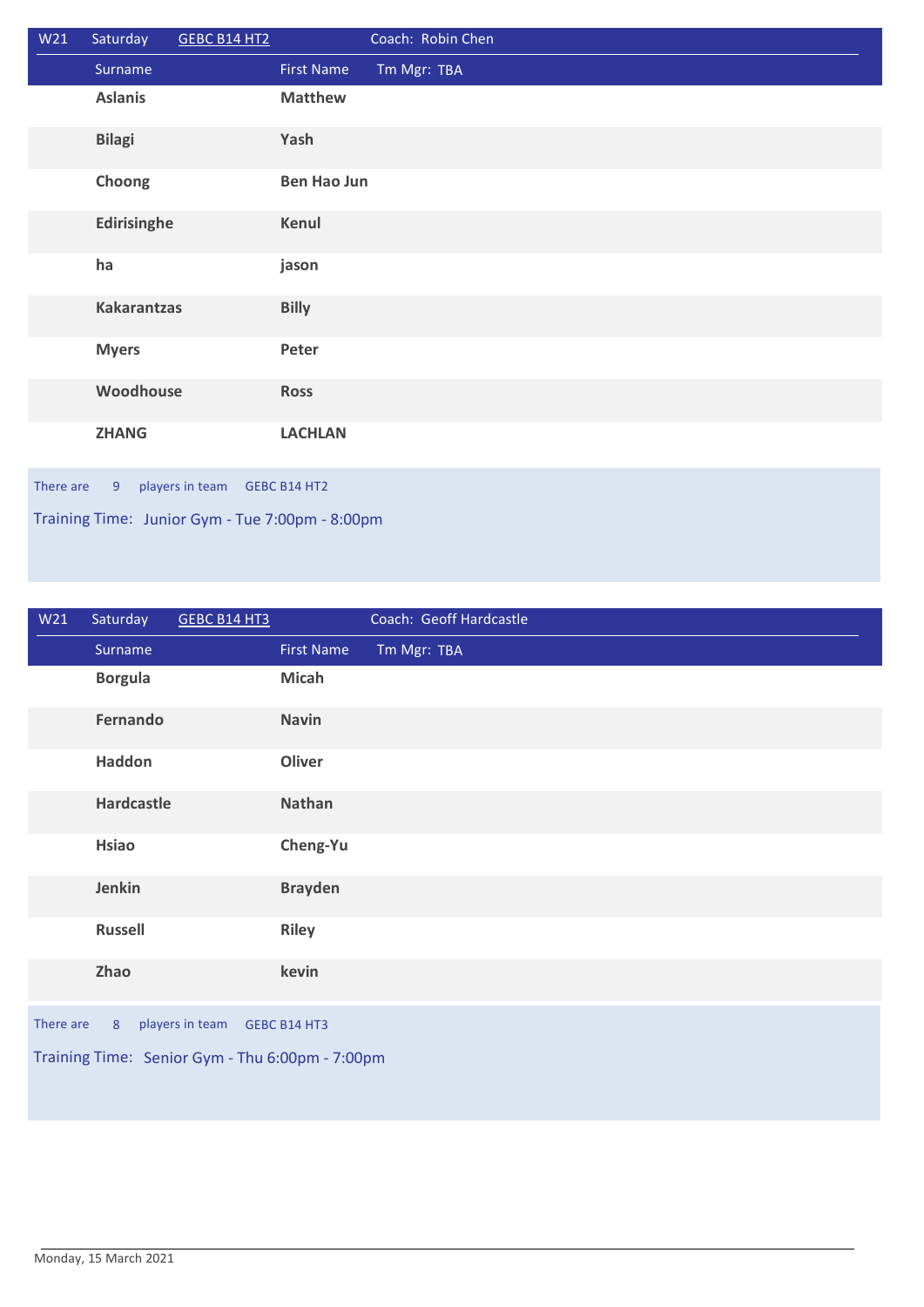| W <sub>21</sub> | Saturday           | GEBC B14 HT4                                    |                   | Coach: Nicholas Goldsmith |
|-----------------|--------------------|-------------------------------------------------|-------------------|---------------------------|
|                 | Surname            |                                                 | <b>First Name</b> | Tm Mgr: TBA               |
|                 | <b>Beechey</b>     |                                                 | Benjamin          |                           |
|                 | <b>Cudmore</b>     |                                                 | Ewen              |                           |
|                 | Gangoda            |                                                 | Riveen            |                           |
|                 | Lim                |                                                 | <b>Micah</b>      |                           |
|                 | Mirinchiaratchi    |                                                 | <b>Vishal</b>     |                           |
|                 | QIU                |                                                 | <b>Vincent</b>    |                           |
|                 | Sest               |                                                 | Tom               |                           |
|                 | <b>Tang</b>        |                                                 | Henry             |                           |
|                 | <b>Thanh</b>       |                                                 | <b>Thomas</b>     |                           |
|                 | Yahnov             |                                                 | <b>Dennis</b>     |                           |
| There are       | 10 players in team |                                                 | GEBC B14 HT4      |                           |
|                 |                    | Training Time: Senior Gym - Tue 5:00pm - 6:00pm |                   |                           |

| W21       | Saturday          | <b>GEBC B14 HT5</b>                             |                   | Coach: Chloe Davies |
|-----------|-------------------|-------------------------------------------------|-------------------|---------------------|
|           | Surname           |                                                 | <b>First Name</b> | Tm Mgr: TBA         |
|           | <b>Barnett</b>    |                                                 | Zac               |                     |
|           | Cookson           |                                                 | <b>Nicolas</b>    |                     |
|           | <b>Darlington</b> |                                                 | <b>Thomas</b>     |                     |
|           | GUO               |                                                 | <b>Max</b>        |                     |
|           | <b>Morgan</b>     |                                                 | <b>Rhys</b>       |                     |
|           | <b>Sheelwant</b>  |                                                 | Pranshu           |                     |
|           | <b>Tyagi</b>      |                                                 | Ranbeer           |                     |
|           | Zhu               |                                                 | <b>Kenneth</b>    |                     |
| There are | 8                 | players in team                                 | GEBC B14 HT5      |                     |
|           |                   | Training Time: Junior Gym - Thu 7:00pm - 8:00pm |                   |                     |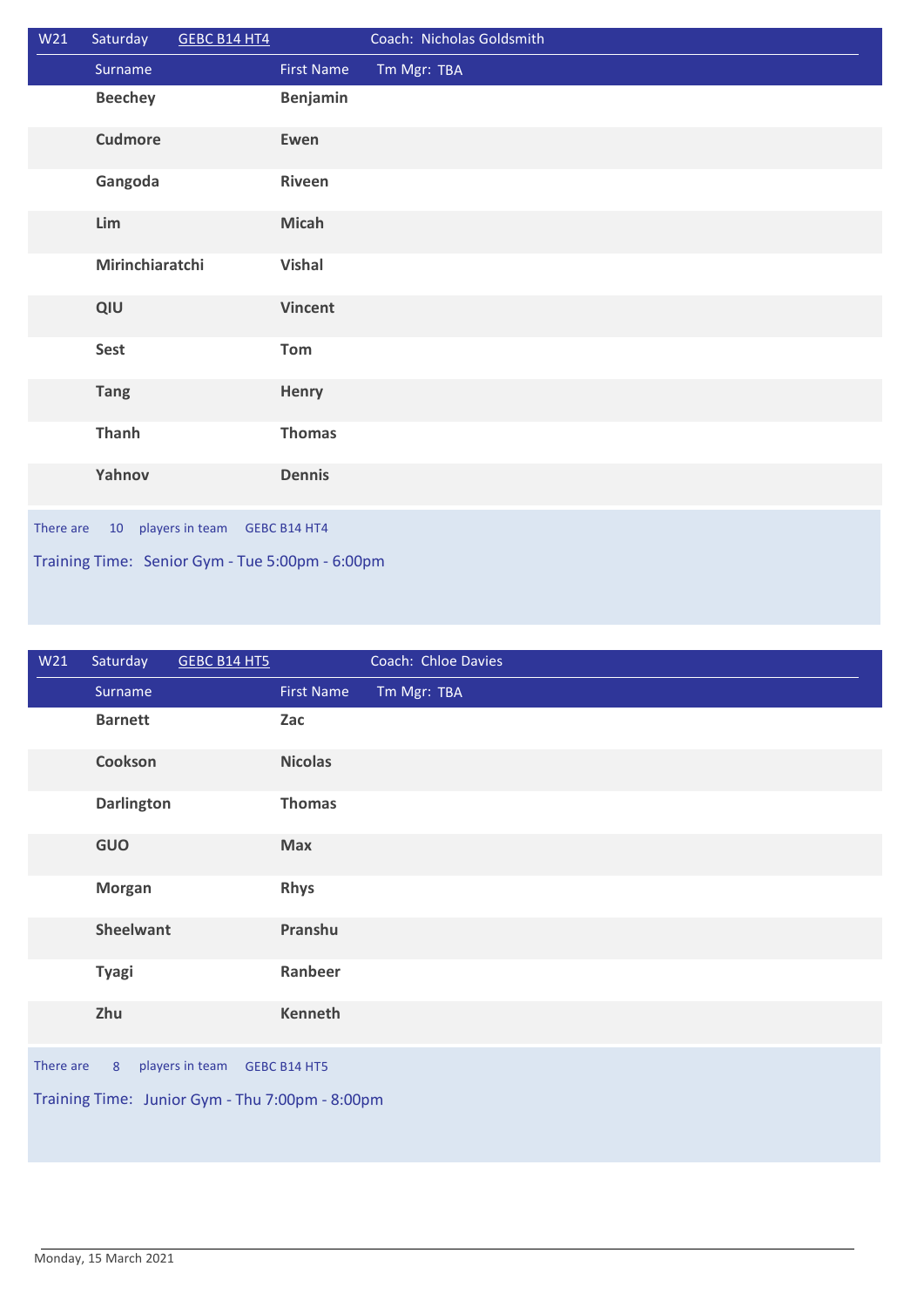| W <sub>21</sub>                                   | Saturday          | GEBC B14 HT6 |                   | Coach: Teri Kirmond |  |
|---------------------------------------------------|-------------------|--------------|-------------------|---------------------|--|
|                                                   | Surname           |              | <b>First Name</b> | Tm Mgr: TBA         |  |
|                                                   | Dong              |              | Oscar             |                     |  |
|                                                   | <b>Ellul</b>      |              | <b>Bradley</b>    |                     |  |
|                                                   | <b>Fitzgerald</b> |              | Joshua            |                     |  |
|                                                   | <b>Kolivas</b>    |              | Evan              |                     |  |
|                                                   | Liu               |              | Songze(James)     |                     |  |
|                                                   | Oh                |              | <b>Daniel</b>     |                     |  |
|                                                   | Wu                |              | Qilin             |                     |  |
|                                                   | Zeuschner         |              | Lachlan           |                     |  |
| players in team<br>There are<br>8<br>GEBC B14 HT6 |                   |              |                   |                     |  |
| Training Time: Junior Gym - Mon 6:00pm - 7:00pm   |                   |              |                   |                     |  |

| W <sub>21</sub>                                                | Saturday     | <b>GEBC B14 HT7</b> |                   | Coach: Brynley Burns |
|----------------------------------------------------------------|--------------|---------------------|-------------------|----------------------|
|                                                                | Surname      |                     | <b>First Name</b> | Tm Mgr: TBA          |
|                                                                | <b>Bapna</b> |                     | Aryan             |                      |
|                                                                | <b>Bhola</b> |                     | Aryan             |                      |
|                                                                | Duan         |                     | Andy              |                      |
|                                                                | Liang        |                     | <b>Daniel</b>     |                      |
|                                                                | Lu           |                     | <b>Eric</b>       |                      |
|                                                                | Menon        |                     | Aarav             |                      |
|                                                                | Soo          |                     | Aiden             |                      |
|                                                                | Zhang        |                     | Jiacheng          |                      |
|                                                                | Zou          |                     | <b>Daniel</b>     |                      |
| There are<br>players in team<br>9 <sup>°</sup><br>GEBC B14 HT7 |              |                     |                   |                      |
| Training Time: Senior Gym - Tue 4:00pm - 5:00pm                |              |                     |                   |                      |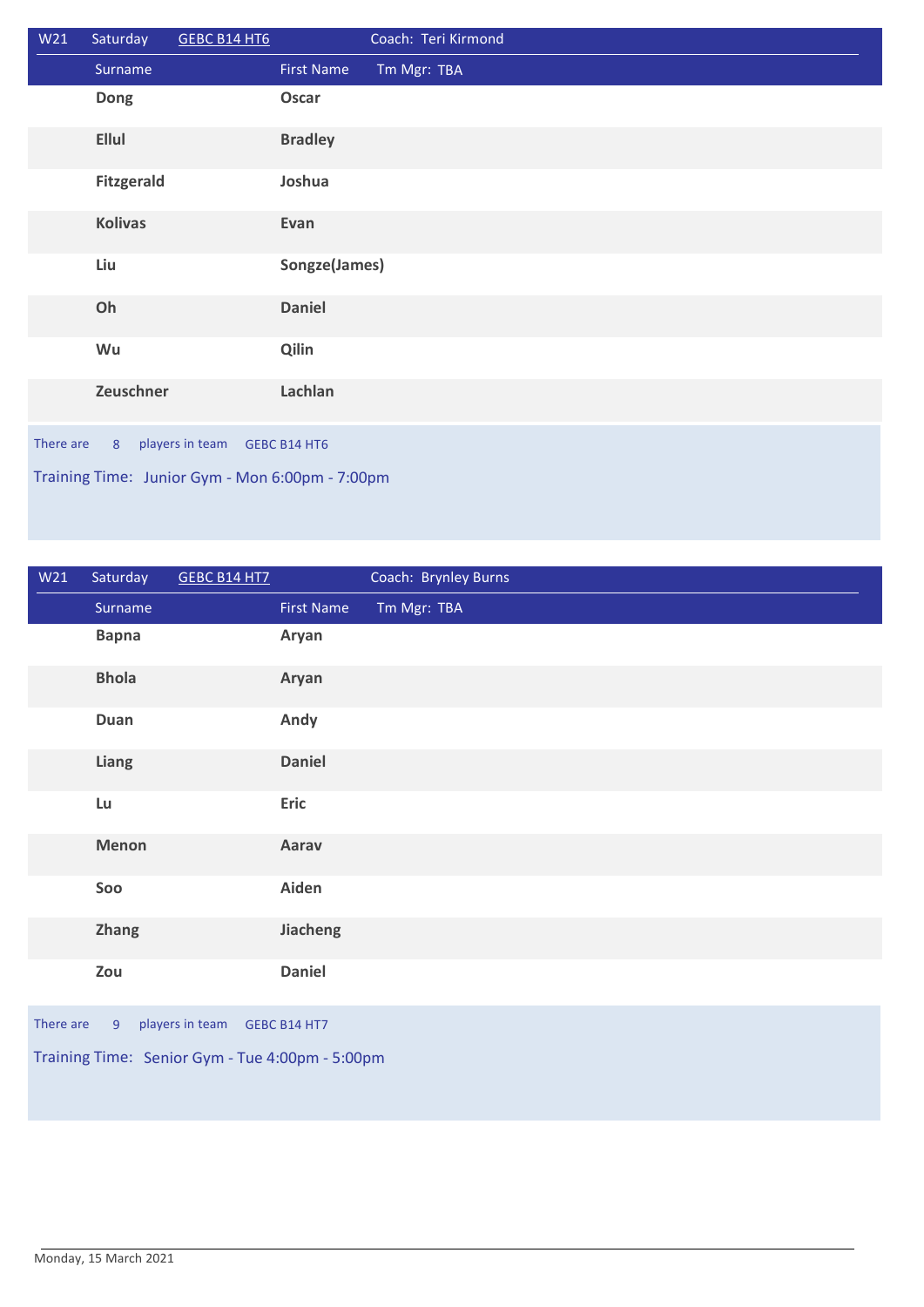| W21                                             | Saturday       | GEBC B16 HT1    |                   | Coach: Thomas Goode |  |
|-------------------------------------------------|----------------|-----------------|-------------------|---------------------|--|
|                                                 | Surname        |                 | <b>First Name</b> | Tm Mgr: TBA         |  |
|                                                 | <b>Aslanis</b> |                 | <b>Connor</b>     |                     |  |
|                                                 | <b>Burns</b>   |                 | <b>Brynley</b>    |                     |  |
|                                                 | Kanathigoda    |                 | <b>Viran</b>      |                     |  |
|                                                 | <b>Khoddam</b> |                 | <b>Amir Reza</b>  |                     |  |
|                                                 | Liyanage       |                 | <b>Vinuka</b>     |                     |  |
|                                                 | <b>Xiao</b>    |                 | <b>Michael</b>    |                     |  |
|                                                 | Yoong          |                 | <b>Bailey</b>     |                     |  |
| There are                                       | $7^{\circ}$    | players in team | GEBC B16 HT1      |                     |  |
| Training Time: Senior Gym - Tue 8:00pm - 9:00pm |                |                 |                   |                     |  |

| W21                                               | Saturday         | GEBC B16 HT2 |                   | Coach: Hugh Dobbyn |  |
|---------------------------------------------------|------------------|--------------|-------------------|--------------------|--|
|                                                   | Surname          |              | <b>First Name</b> | Tm Mgr: TBA        |  |
|                                                   | <b>Bolisetty</b> |              | Sai Abhay         |                    |  |
|                                                   | <b>Chandra</b>   |              | <b>Dylan</b>      |                    |  |
|                                                   | Chen             |              | <b>Vincent</b>    |                    |  |
|                                                   | Herath           |              | <b>Thisaga</b>    |                    |  |
|                                                   | <b>Hiremath</b>  |              | <b>Dhruva</b>     |                    |  |
|                                                   | Maxa             |              | William           |                    |  |
|                                                   | <b>Morris</b>    |              | Aiden             |                    |  |
|                                                   | Veenker          |              | <b>Archie</b>     |                    |  |
|                                                   | Zeng             |              | Eric              |                    |  |
| players in team<br>There are<br>9<br>GEBC B16 HT2 |                  |              |                   |                    |  |
| Training Time: Junior Gym - Wed 8:00pm - 9:00pm   |                  |              |                   |                    |  |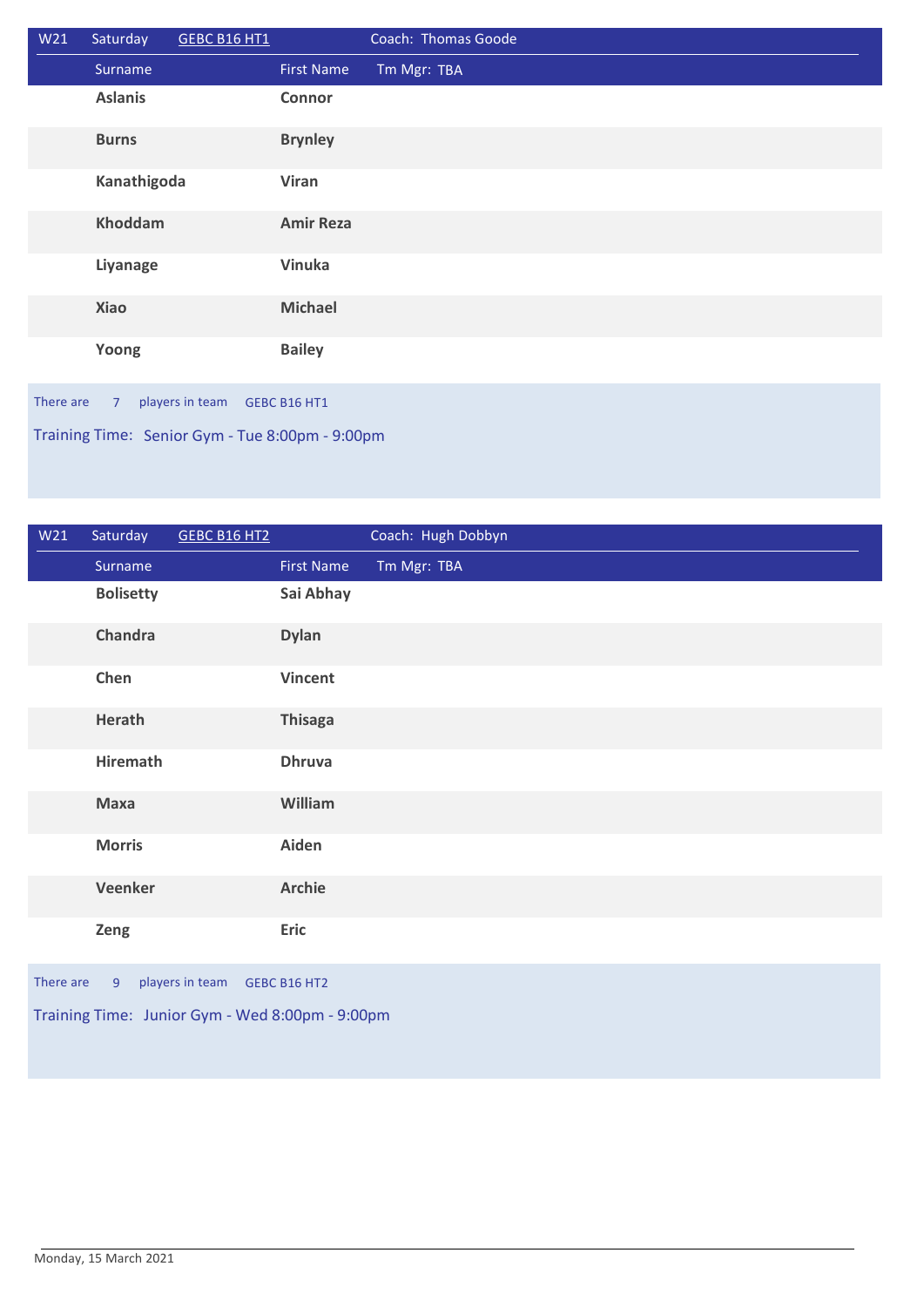| W <sub>21</sub>                                   | Saturday                 | <b>GEBC B16 HT3</b>                             |                   | Coach: TBA  |  |
|---------------------------------------------------|--------------------------|-------------------------------------------------|-------------------|-------------|--|
|                                                   | Surname                  |                                                 | <b>First Name</b> | Tm Mgr: TBA |  |
|                                                   | <b>Blackburn-Bayliss</b> |                                                 | <b>Reeve</b>      |             |  |
|                                                   | De Petra                 |                                                 | Oscar             |             |  |
|                                                   | De Silva                 |                                                 | Venuja            |             |  |
|                                                   | Haddon                   |                                                 | <b>Thomas</b>     |             |  |
|                                                   | Nallathamby              |                                                 | Egan              |             |  |
|                                                   | <b>RAJAPAKSE</b>         |                                                 | <b>SENUJA</b>     |             |  |
|                                                   | Rathi                    |                                                 | Aditya            |             |  |
|                                                   | <b>Udugala</b>           |                                                 | Yonal             |             |  |
| players in team<br>There are<br>8<br>GEBC B16 HT3 |                          |                                                 |                   |             |  |
|                                                   |                          | Training Time: Senior Gym - Wed 6:00pm - 7:00pm |                   |             |  |

| W <sub>21</sub>                                 | Saturday         | <b>GEBC B16 HT4</b> |                   | Coach: Tom Wright |  |
|-------------------------------------------------|------------------|---------------------|-------------------|-------------------|--|
|                                                 | Surname          |                     | <b>First Name</b> | Tm Mgr: TBA       |  |
|                                                 | Bogahapitiya     |                     | Yenula            |                   |  |
|                                                 | Dudani           |                     | Rohan             |                   |  |
|                                                 | <b>Dunstan</b>   |                     | Jarrah            |                   |  |
|                                                 | <b>Mahendran</b> |                     | Shyam             |                   |  |
|                                                 | <b>Mathers</b>   |                     | Aidan             |                   |  |
|                                                 | <b>Noutso</b>    |                     | <b>Vincent</b>    |                   |  |
|                                                 | Prabhu           |                     | Aditya            |                   |  |
|                                                 | <b>Roberts</b>   |                     | Hugh              |                   |  |
|                                                 | Wright           |                     | <b>Austin</b>     |                   |  |
| There are                                       | 9                | players in team     | GEBC B16 HT4      |                   |  |
| Training Time: Junior Gym - Tue 8:00pm - 9:00pm |                  |                     |                   |                   |  |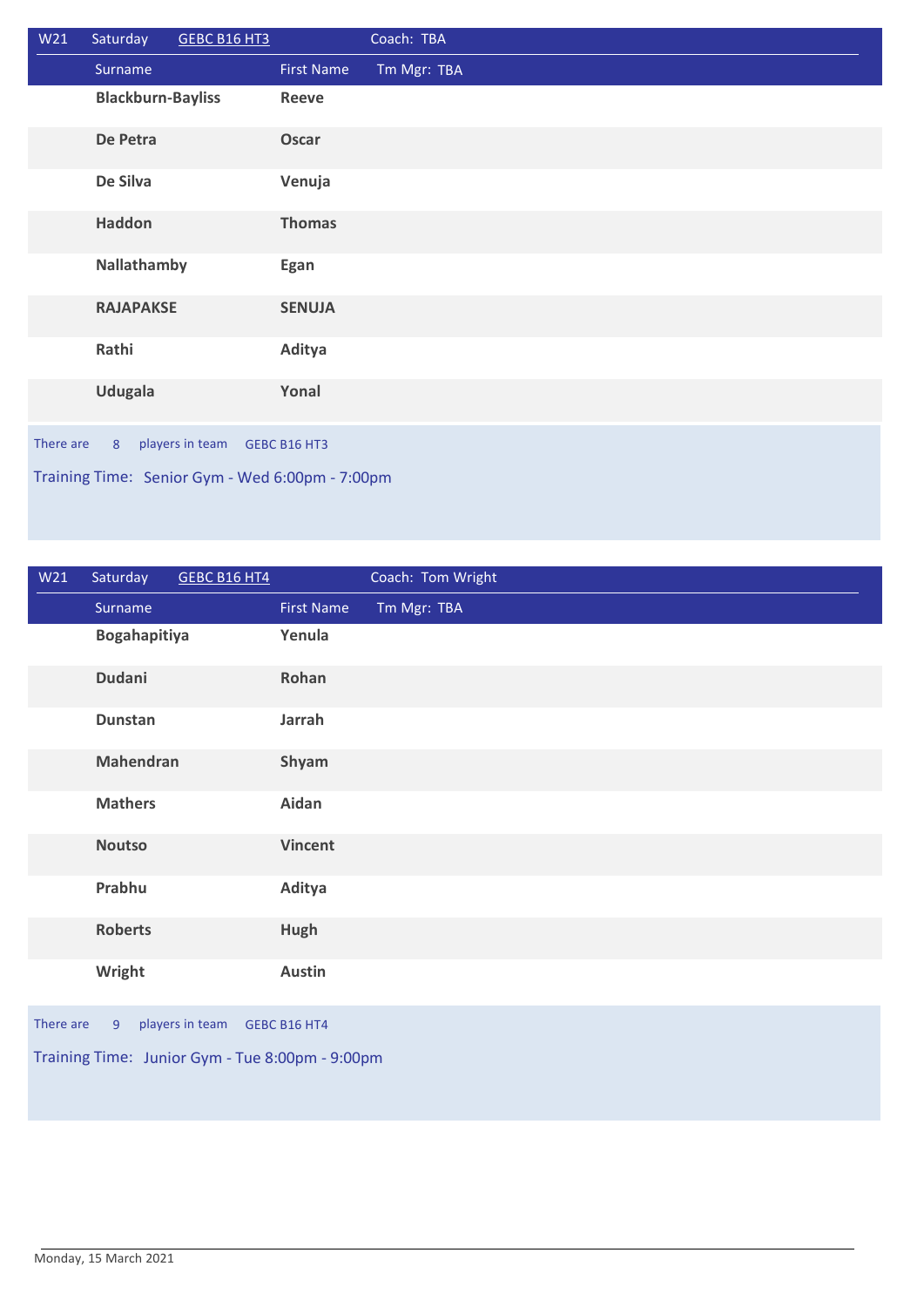| W21       | Saturday                                        | GEBC B18 HT1    |                   | Coach: Cassandra Goldsmith |  |  |
|-----------|-------------------------------------------------|-----------------|-------------------|----------------------------|--|--|
|           | Surname                                         |                 | <b>First Name</b> | Tm Mgr: TBA                |  |  |
|           | <b>Atacador</b>                                 |                 | Jordan            |                            |  |  |
|           | Foo                                             |                 | Calvin            |                            |  |  |
|           | Goldsmith                                       |                 | <b>Nicholas</b>   |                            |  |  |
|           | Hamamen                                         |                 | Ethan             |                            |  |  |
|           | Hardcastle                                      |                 | <b>Ben</b>        |                            |  |  |
|           | <b>Morris</b>                                   |                 | Nathan            |                            |  |  |
|           | Peake                                           |                 | <b>Charles</b>    |                            |  |  |
|           | <b>Schultz</b>                                  |                 | <b>Martin</b>     |                            |  |  |
|           | <b>Tsirigotis</b>                               |                 | Lukas             |                            |  |  |
| There are | 9 <sup>°</sup>                                  | players in team | GEBC B18 HT1      |                            |  |  |
|           | Training Time: Senior Gym - Mon 6:30pm - 7:30pm |                 |                   |                            |  |  |

| W <sub>21</sub> | Saturday          | GEBC B18 HT2                                    |                     | Coach: Matt Johnstone |
|-----------------|-------------------|-------------------------------------------------|---------------------|-----------------------|
|                 | Surname           |                                                 | <b>First Name</b>   | Tm Mgr: TBA           |
|                 | Giagoudakis       |                                                 | <b>Matthew</b>      |                       |
|                 | <b>Gitlits</b>    |                                                 | Aran                |                       |
|                 | Goode             |                                                 | <b>Alex</b>         |                       |
|                 | Johnstone         |                                                 | <b>Thomas</b>       |                       |
|                 | le Blanc          |                                                 | Cody                |                       |
|                 | <b>Morgan</b>     |                                                 | Luke                |                       |
|                 | <b>Sharrock</b>   |                                                 | <b>Noah</b>         |                       |
|                 | <b>Stecher</b>    |                                                 | <b>Daniel</b>       |                       |
|                 | <b>Sutherland</b> |                                                 | <b>Riley</b>        |                       |
|                 | <b>Thaveesan</b>  |                                                 | Yathavan            |                       |
| There are       | 10                | players in team                                 | <b>GEBC B18 HT2</b> |                       |
|                 |                   | Training Time: Senior Gym - Thu 7:00pm - 8:00pm |                     |                       |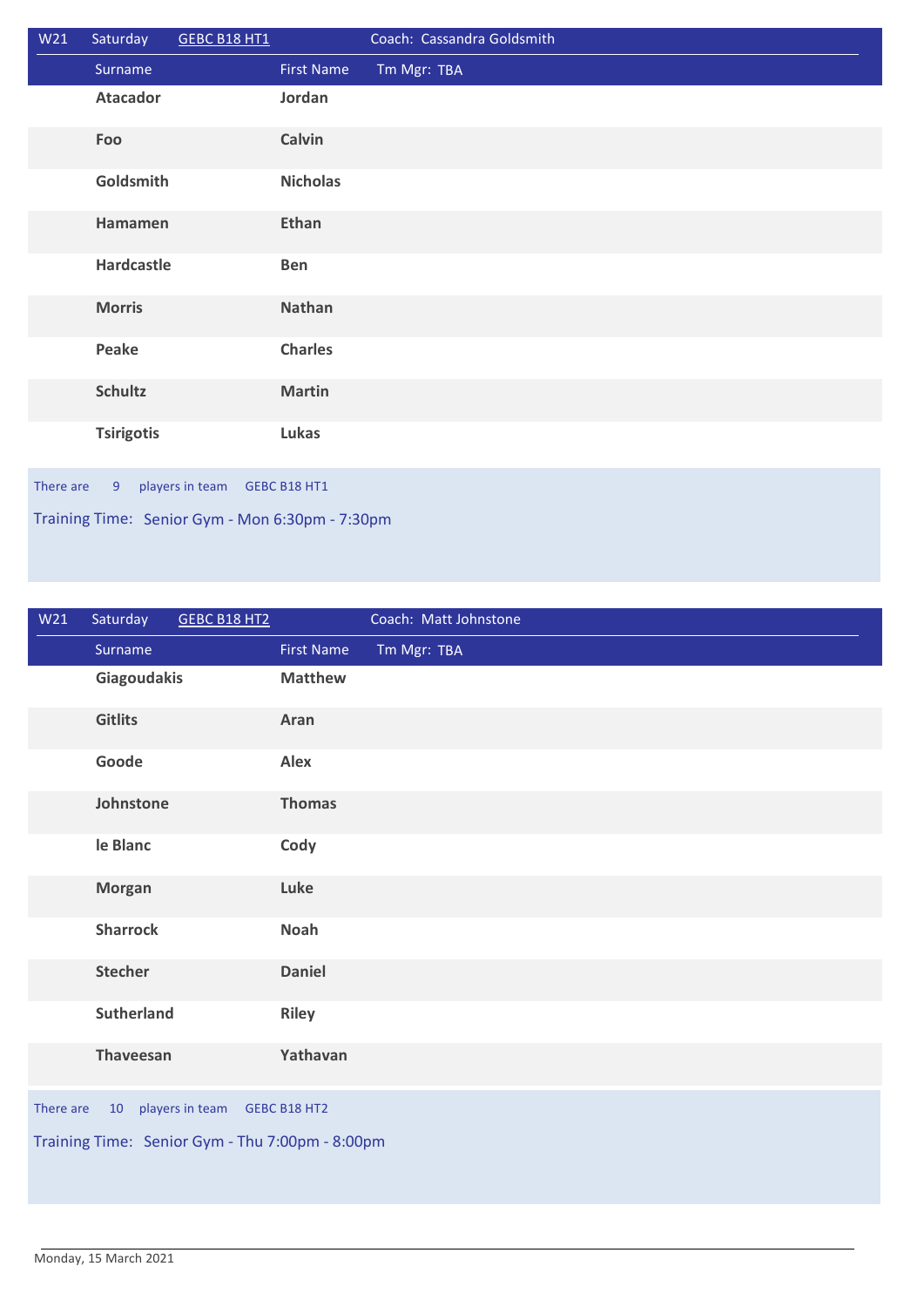| W21                                             | Saturday           | GEBC B18 HT3    |                   | Coach: John Zhu |  |
|-------------------------------------------------|--------------------|-----------------|-------------------|-----------------|--|
|                                                 | Surname            |                 | <b>First Name</b> | Tm Mgr: TBA     |  |
|                                                 | <b>Kakarantzas</b> |                 | Lambros           |                 |  |
|                                                 | <b>Karanasios</b>  |                 | Zafi              |                 |  |
|                                                 | Li                 |                 | Oscar             |                 |  |
|                                                 | Patel              |                 | <b>Nakul</b>      |                 |  |
|                                                 | <b>PATEL</b>       |                 | <b>NILAY</b>      |                 |  |
|                                                 | <b>PATEL</b>       |                 | <b>NIRAJ</b>      |                 |  |
|                                                 | <b>Piefke</b>      |                 | Erik              |                 |  |
|                                                 | <b>SHAH</b>        |                 | <b>SAHIL</b>      |                 |  |
|                                                 | Zanker             |                 | <b>Mafune</b>     |                 |  |
|                                                 | Zhu                |                 | Jason             |                 |  |
| There are                                       | 10                 | players in team | GEBC B18 HT3      |                 |  |
| Training Time: Senior Gym - Thu 8:00pm - 9:00pm |                    |                 |                   |                 |  |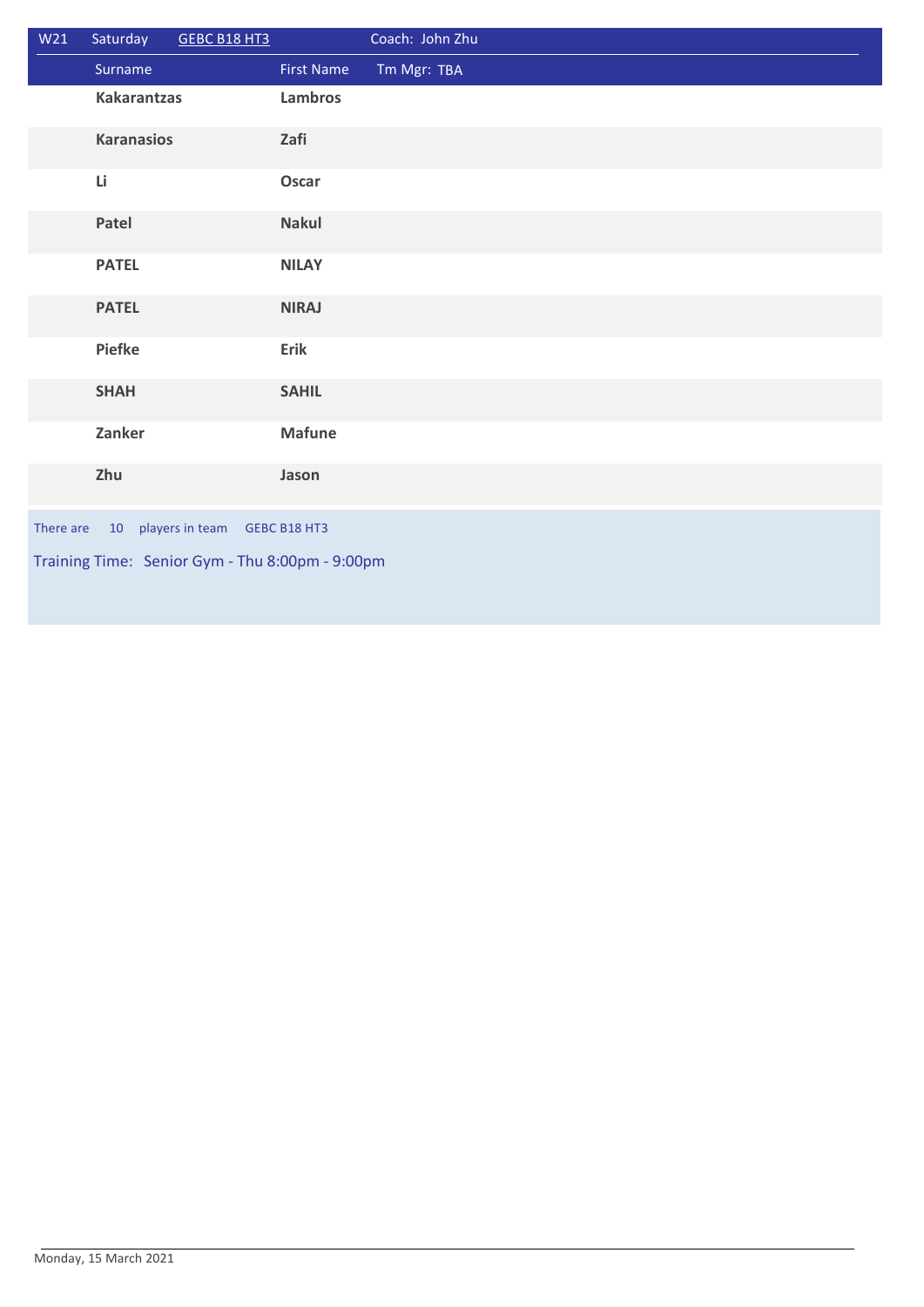| W21                                             | Saturday           | GEBC G10 HT1 |                   | Coach: Harshitaa Nandakumar |  |
|-------------------------------------------------|--------------------|--------------|-------------------|-----------------------------|--|
|                                                 | Surname            |              | <b>First Name</b> | Tm Mgr: TBA                 |  |
|                                                 | <b>Allison</b>     |              | Carly             |                             |  |
|                                                 | <b>Barrette</b>    |              | Katie             |                             |  |
|                                                 | Heinz              |              | Sasha             |                             |  |
|                                                 | <b>Hsiao</b>       |              | Cheng-Yun         |                             |  |
|                                                 | Johns-Auteri       |              | Zoe               |                             |  |
|                                                 | <b>Parveris</b>    |              | Joanne            |                             |  |
|                                                 | <b>Stephens</b>    |              | Lilah             |                             |  |
|                                                 | <b>Varvaras</b>    |              | <b>Marissa</b>    |                             |  |
|                                                 | White              |              | <b>Audrey</b>     |                             |  |
|                                                 | Younger            |              | Elizabeth         |                             |  |
| There are                                       | 10 players in team |              | GEBC G10 HT1      |                             |  |
| Training Time: Senior Gym - Mon 5:30pm - 6:30pm |                    |              |                   |                             |  |

| W21                                             | Saturday                                          | GEBC G12 HT1 |                   | Coach: Jason Schultz |  |  |
|-------------------------------------------------|---------------------------------------------------|--------------|-------------------|----------------------|--|--|
|                                                 | Surname                                           |              | <b>First Name</b> | Tm Mgr: TBA          |  |  |
|                                                 | Ekanayaka                                         |              | Alana             |                      |  |  |
|                                                 | Gammanage                                         |              | Elsha             |                      |  |  |
|                                                 | ha                                                |              | yarn              |                      |  |  |
|                                                 | Huo                                               |              | Liberty           |                      |  |  |
|                                                 | <b>Schultz</b>                                    |              | Alexa             |                      |  |  |
|                                                 | <b>Schultz</b>                                    |              | Zoe               |                      |  |  |
|                                                 | <b>Stephens</b>                                   |              | Tehya             |                      |  |  |
|                                                 | Weimer                                            |              | Ashlyn            |                      |  |  |
|                                                 | Yin                                               |              | Chloe             |                      |  |  |
|                                                 | There are<br>players in team<br>9<br>GEBC G12 HT1 |              |                   |                      |  |  |
| Training Time: Senior Gym - Thu 4:00pm - 5:00pm |                                                   |              |                   |                      |  |  |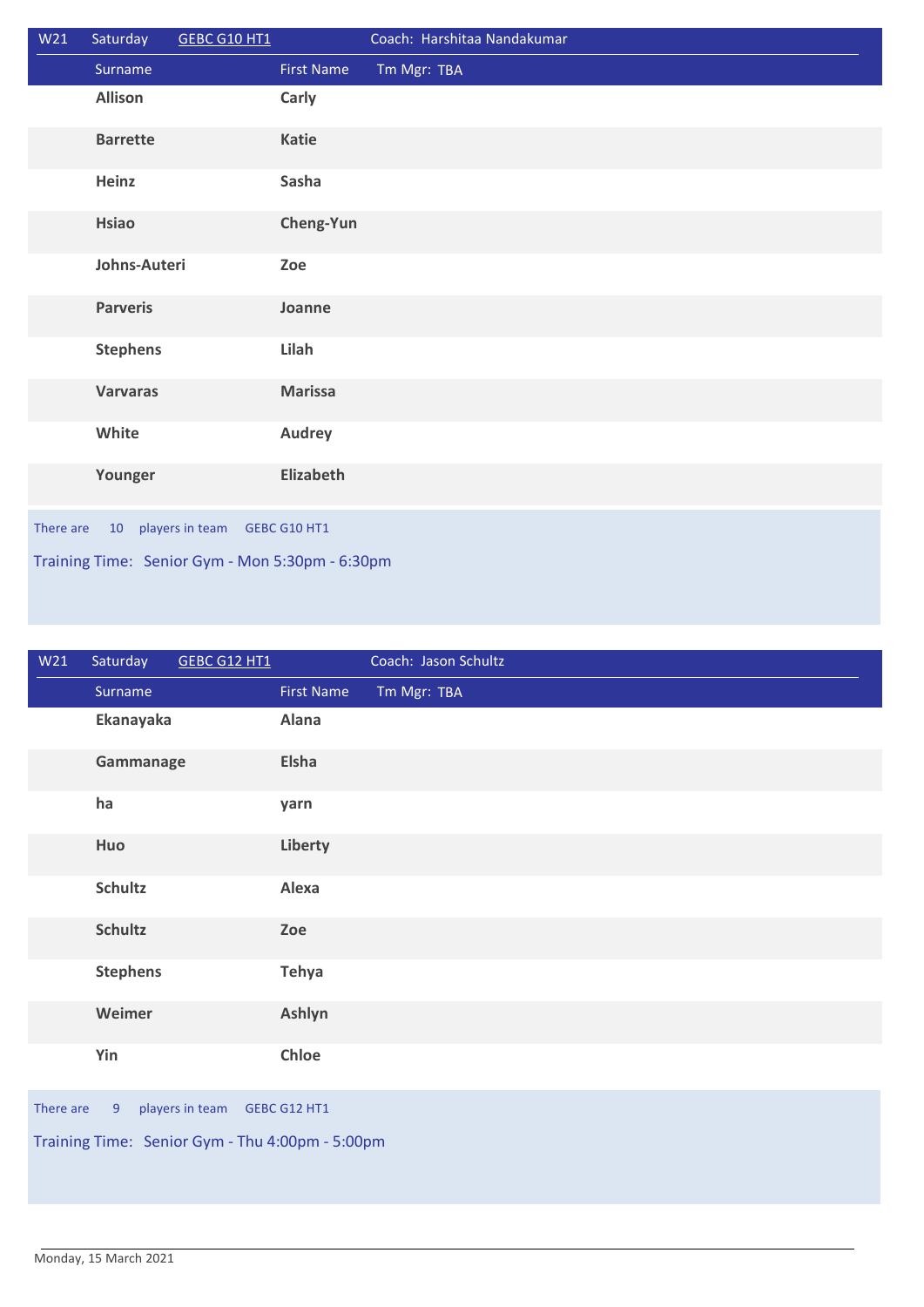| W <sub>21</sub>                                 | Saturday         | GEBC G12 HT2    |                   | Coach: Almeta Liu |  |
|-------------------------------------------------|------------------|-----------------|-------------------|-------------------|--|
|                                                 | Surname          |                 | <b>First Name</b> | Tm Mgr: TBA       |  |
|                                                 | <b>Costabile</b> |                 | Alyssa            |                   |  |
|                                                 | Georgakopoulos   |                 | Elen              |                   |  |
|                                                 | <b>Kew</b>       |                 | <b>Maxine</b>     |                   |  |
|                                                 | Lakkamsani       |                 | Ishika            |                   |  |
|                                                 | Liu              |                 | <b>Marcella</b>   |                   |  |
|                                                 | Phokion          |                 | Anastasia         |                   |  |
|                                                 | Pilkington-Ward  |                 | Sarah             |                   |  |
|                                                 | <b>Portelli</b>  |                 | <b>Sienna</b>     |                   |  |
|                                                 | Rajapakse        |                 | Hesara            |                   |  |
|                                                 | Siriwardena      |                 | <b>Tiara</b>      |                   |  |
| There are                                       | 10               | players in team | GEBC G12 HT2      |                   |  |
| Training Time: Junior Gym - Mon 6:00pm - 7:00pm |                  |                 |                   |                   |  |

| W21                                               | Saturday          | GEBC G14 HT1 |                   | Coach: Willie Weimer |  |
|---------------------------------------------------|-------------------|--------------|-------------------|----------------------|--|
|                                                   | Surname           |              | <b>First Name</b> | Tm Mgr: TBA          |  |
|                                                   | Abhayawickrama    |              | Thathya           |                      |  |
|                                                   | <b>Bolisetty</b>  |              | Shri Nidhi        |                      |  |
|                                                   | <b>Damianidis</b> |              | Elle              |                      |  |
|                                                   | Gammanage         |              | Rosheen           |                      |  |
|                                                   | Ha                |              | $JI-NI$           |                      |  |
|                                                   | <b>Iliadis</b>    |              | <b>Marie</b>      |                      |  |
|                                                   | Lin               |              | Eleisha           |                      |  |
|                                                   | <b>Morgan</b>     |              | <b>Cerys</b>      |                      |  |
|                                                   | Weimer            |              | <b>Ella</b>       |                      |  |
| players in team<br>There are<br>GEBC G14 HT1<br>9 |                   |              |                   |                      |  |
| Training Time: Senior Gym - Thu 5:00pm - 6:00pm   |                   |              |                   |                      |  |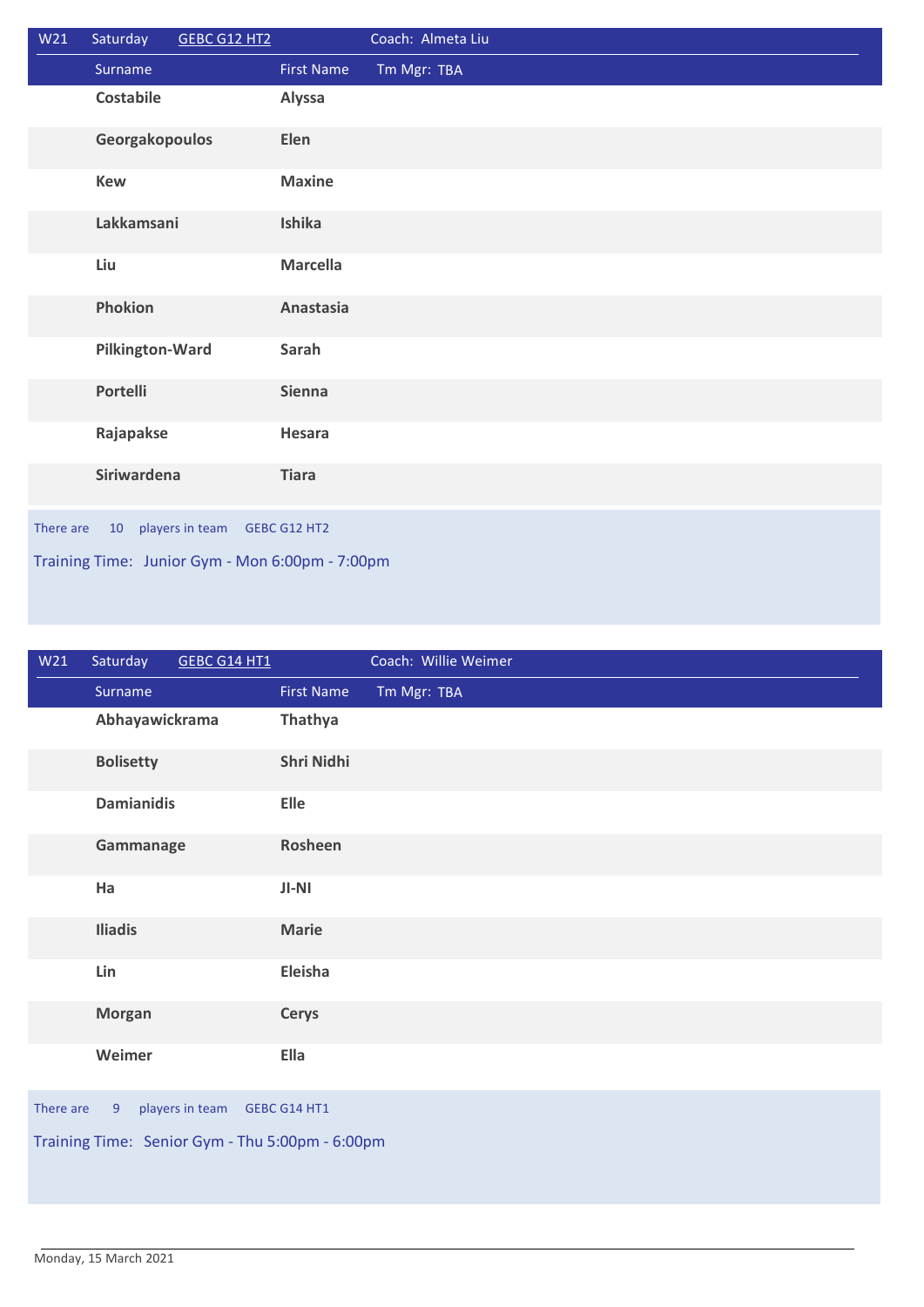| W21                                                | Saturday        | GEBC G14 HT2 |                   | Coach: Breanna Harper |  |
|----------------------------------------------------|-----------------|--------------|-------------------|-----------------------|--|
|                                                    | Surname         |              | <b>First Name</b> | Tm Mgr: TBA           |  |
|                                                    | Ahuja           |              | Jiya              |                       |  |
|                                                    | <b>Dunstan</b>  |              | Alaska            |                       |  |
|                                                    | Heinz           |              | Helena            |                       |  |
|                                                    | <b>Jimenez</b>  |              | Eva               |                       |  |
|                                                    | Kanathigoda     |              | Amanthi           |                       |  |
|                                                    | <b>Kew</b>      |              | <b>Michelle</b>   |                       |  |
|                                                    | <b>Krishnan</b> |              | Riya              |                       |  |
|                                                    | Leung           |              | Leanne            |                       |  |
|                                                    | Raman           |              | Anjali            |                       |  |
|                                                    | <b>Richards</b> |              | Ava               |                       |  |
| players in team<br>There are<br>10<br>GEBC G14 HT2 |                 |              |                   |                       |  |
| Training Time: Junior Gym - Wed 7:00pm - 8:00pm    |                 |              |                   |                       |  |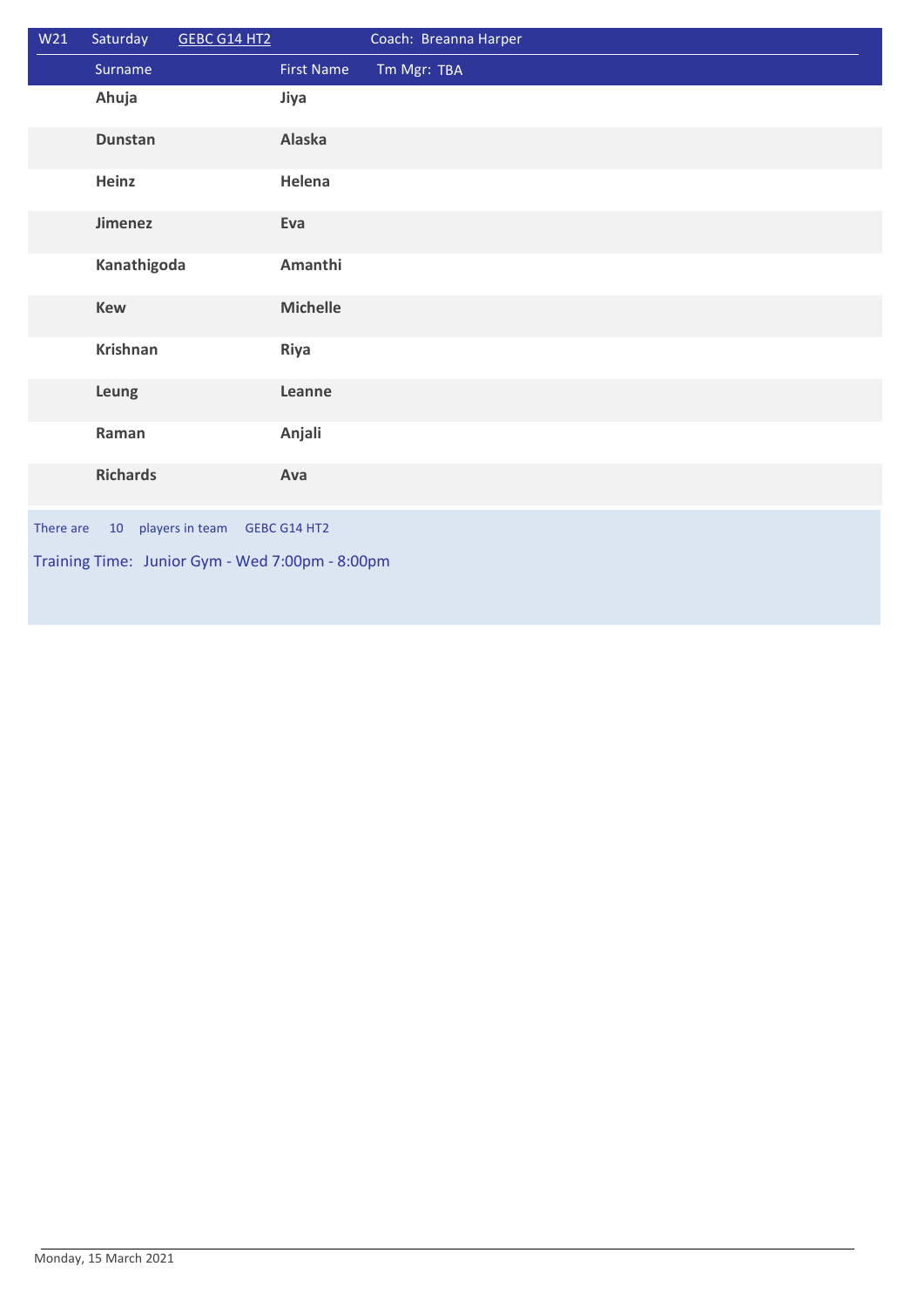| W21                                                | Saturday        | GEBC G14 HT3 |                   | Coach: Brenton Ward |  |
|----------------------------------------------------|-----------------|--------------|-------------------|---------------------|--|
|                                                    | Surname         |              | <b>First Name</b> | Tm Mgr: TBA         |  |
|                                                    | Almufti         |              | Shahad            |                     |  |
|                                                    | <b>Dimmock</b>  |              | Charlotte         |                     |  |
|                                                    | <b>Fornaro</b>  |              | Tia               |                     |  |
|                                                    | Jones           |              | <b>Alicia</b>     |                     |  |
|                                                    | Mavani          |              | Reva              |                     |  |
|                                                    | Pilkington-Ward |              | <b>Amelie</b>     |                     |  |
|                                                    | <b>Roberts</b>  |              | Mimi              |                     |  |
|                                                    | <b>Srinivas</b> |              | Tejasvi           |                     |  |
|                                                    | Yang            |              | Kathryn           |                     |  |
|                                                    | Zhu             |              | Jasmine           |                     |  |
| players in team<br>There are<br>10<br>GEBC G14 HT3 |                 |              |                   |                     |  |
| Training Time: Junior Gym - Thu 6:00pm - 7:00pm    |                 |              |                   |                     |  |

| W21 | Saturday       | <b>GEBC G16 HT1</b> |                   | Coach: Tom Wright |  |
|-----|----------------|---------------------|-------------------|-------------------|--|
|     | Surname        |                     | <b>First Name</b> | Tm Mgr: TBA       |  |
|     | Amir           |                     | Esha              |                   |  |
|     | Asscher        |                     | <b>Mikaela</b>    |                   |  |
|     | <b>Cumming</b> |                     | Caitlin           |                   |  |
|     | <b>Dyer</b>    |                     | <b>Amelie</b>     |                   |  |
|     | <b>Jenkins</b> |                     | Julia             |                   |  |
|     | Perera         |                     | Lithasha          |                   |  |
|     | Wright         |                     | Mia               |                   |  |
|     |                |                     |                   |                   |  |

There are 7 players in team GEBC G16 HT1

Training Time: Senior Gym - Tue 5:30pm - 6:30pm